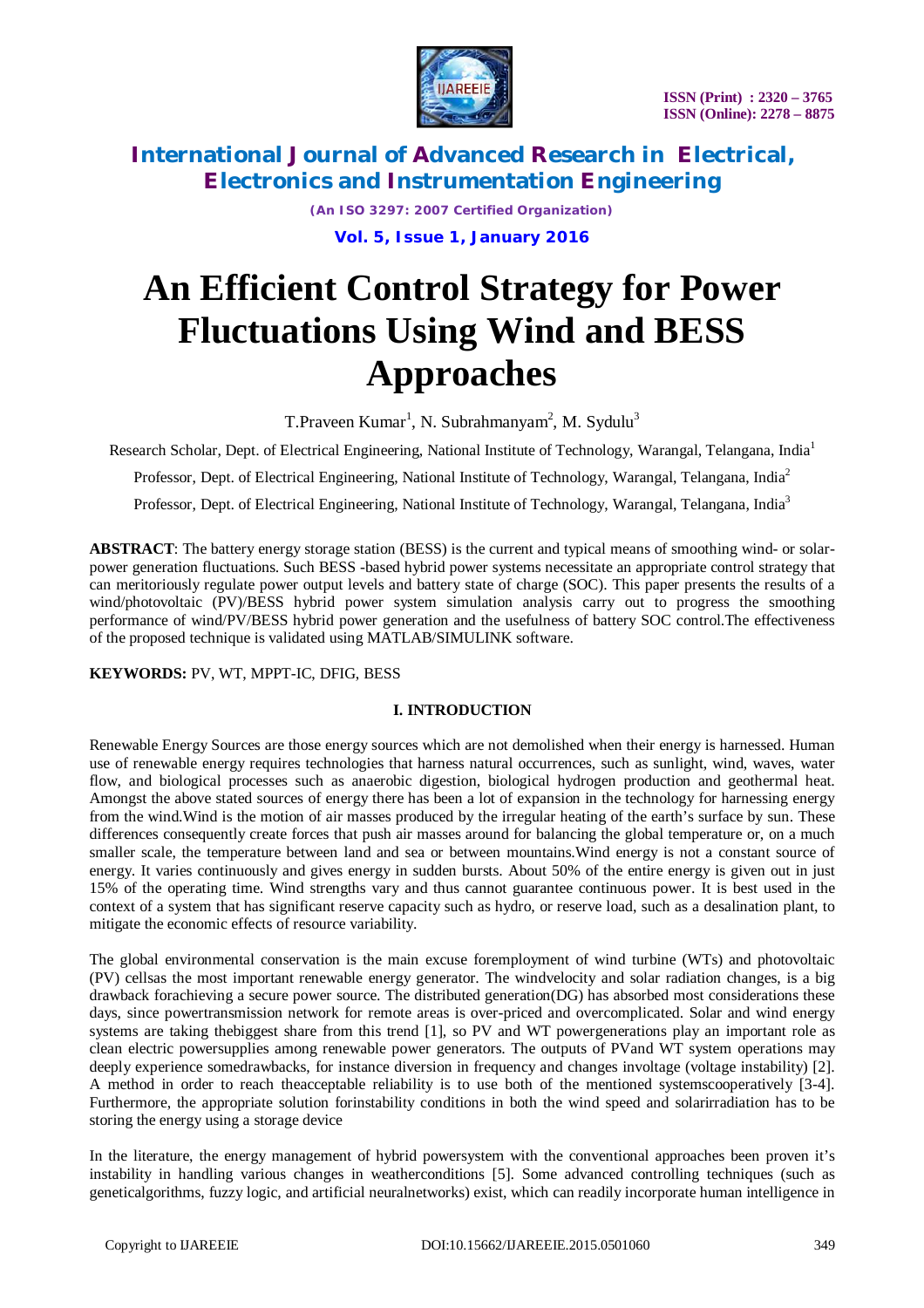

*(An ISO 3297: 2007 Certified Organization)*

**Vol. 5, Issue 1, January 2016**

complicated control systems.



Fig-1 PV/WT/BESS hybrid power generation system.

Fig.1 as shown above is block diagram of a system which comprises photo voltaic (PV) and wind turbine (WT) assource of energy and BESS as flexible energy management solution, which auxiliaryprogresses the quality of outputpower along with the inverter and grid connected load1 and load2. These all components are connected to a commonBUS that is Point of Common Coupling (PCC). Solar and Wind energies are controlled to obtain maximum energyoutput using maximum power point (MPP) technique for solar power system and pitch control technique for doubly fedinduction generator (DFIG) based WT system. BESS along with SOC is used for smoothing of the output voltagefluctuations for both PV and WT systems.

#### **II. LITERATURE SURVEY**

Several PV/FC combined power systemshave been proposed and discussed [6].Not many PVsystems are gaining popularity due to relatively high costcompared with other traditional energy sources. Also PVarray output voltage versus the current follows a non-linearrelationship and requires maximum power point trackingto ensure maximum utilization and the array varies withsolar radiation.[7].Fuel cell has also several shortcomingssuch as it cannot store energy, slow response, its outputfluctuates with the load and it is difficult to cold start[8].

Infact, wind power and battery are complementary to someextent since strong winds are mostly occur during nighttime and cloudy days whereas battery due to its dynamicresponse and peak power capacity compensates the load bycharging and discharging and enhance power generationcapability. Hence a Wind-Battery hybrid generation systemcan offer high reliability to maintain continuous poweroutput than any other individual/hybrid power generationsystems. [9]

Whenusing BESS to control PV and wind power fluctuations,there is a trade- off between battery effort and the degreeof smoothness. That is, if one is willing to accept a lesssmooth output, the battery can be spared some effort.Thus far, although various effective BESS-based methodsof smoothing power fluctuations in renewable powergeneration systems have been proposed [10], [10], [12],smoothing targets for grid-connected wind and PV farmsgenerally have not been formulated.Smoothing control byway of power fluctuation rate limits, for such systems, hasrarely even been discussed.

#### **III. PROPOSED ALGORITHM**

Fig.2 shows block diagram of proposed grid connected hybrid generation systemconsisting of PV array, wind turbine(WT) as power sources and battery energy storage system (BESS) with SOC as energy storage. A hybrid system hasbeen designed to operate in grid connected mode, through power electronic interface. The power electronic interfacehas the ability to maintain the hybrid generation system parameters like voltage, frequency etc., at prescribed(acceptable) levels which is essential for the stable operation. To achieve this it is essential to have a good control overthe power angle and the voltage level, and it has been achieved by means of an inverter which constitutes the mainblock of the power control system (PCS). Controlling of the inverter's output voltage and the power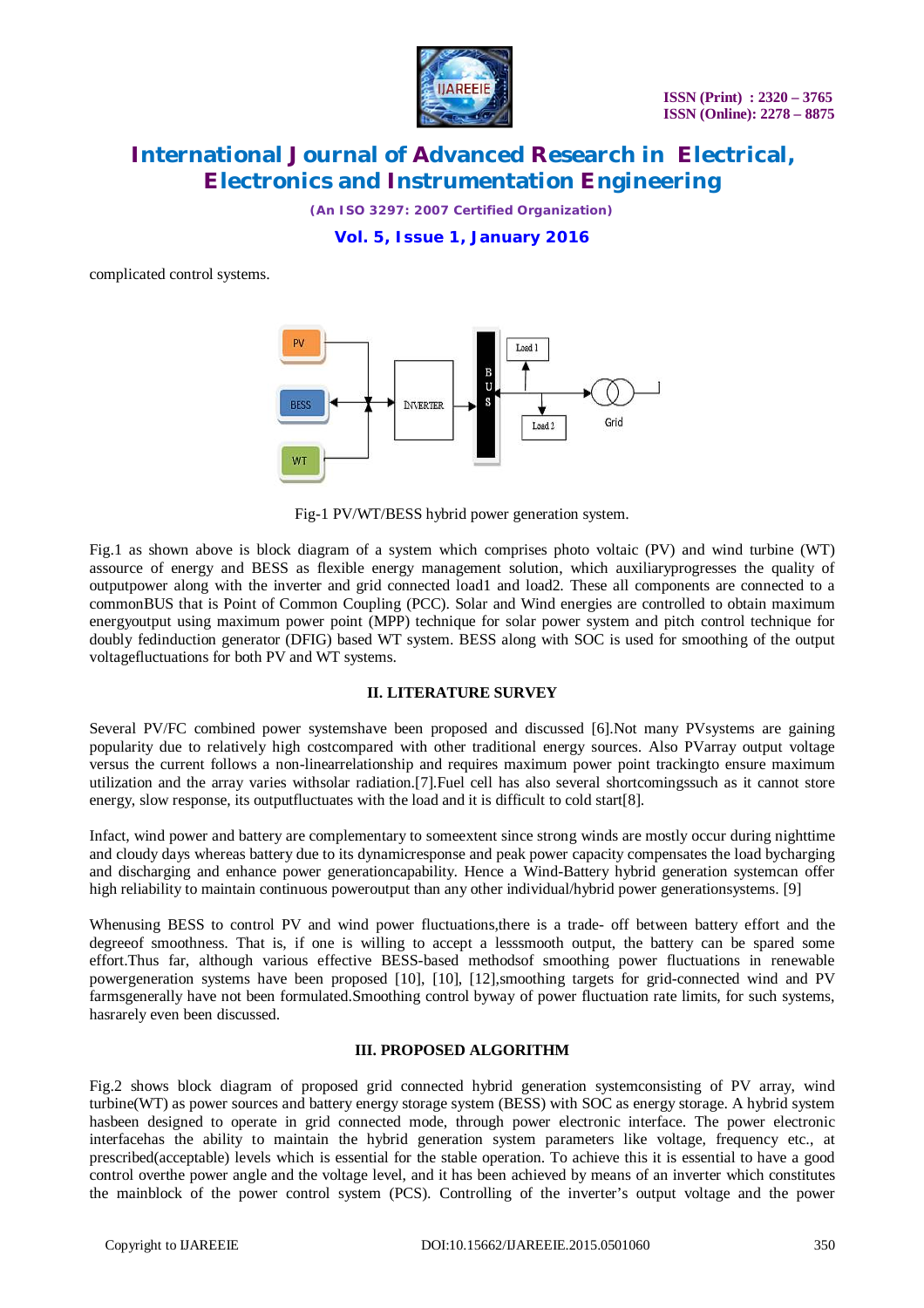

*(An ISO 3297: 2007 Certified Organization)*

## **Vol. 5, Issue 1, January 2016**

anglecontrol theflow of real power and reactive power into the system. Power converter system (PCS) includes various converters ateach stage like DC-DC boost converter at PV side, AC-DC converter at WTsideas shown in Fig-2 to deliver morestable output power to the loads as well as to the grid. It also improves the quality of power and reduces voltage andharmonic variations of overall system.



Fig-2:System configuration with PCS.

#### **A.Modelling of PV system.**

PV cells are assembled in larger unit called PV modules which are supplementary connected in series-parallel configuration toform PV arrays [3]. A 100kW, 25kV, PV module is taken as reference model for the simulation. To progress theefficiency and to regulate the amount of power drawn by photovoltaic panel, it is forced to operate at maximum powerpoint (MPP) condition. This is accomplished by using MPPT, incremental conductance (IC) algorithm which controls the DC-DC converter [4]. Henceforth maximum power with condensed fluctuations can be obtained at converter side.

#### **B. Modelling of Wind system.**

A doubly fed induction generator (DFIG) based wind turbine (WT) system is modelled for wind speed of 13m/s, 25kVvoltage and power of 100kW. DFIG based wind turbine is popular wind turbine system with its advanced controlstrategy to have high energy efficiency. To optimize the power extraction of WT and to evade over power production,Pitch Angle controller is used in the simulation. Detailed pitch control scheme and pitch servo is explained in [13].When speed of the generator exceeds rated speed pitch control is activated and pitch angle is turned on so that turbinepower can be limited to the rated values.

#### **C. Modelling of BESS.**

A capacity of 31.02Ah at nominal voltage, 250V lithium iron phosphate (LiFePO4) BESS is considered for thesimulation. In hybrid system, interfacing battery/BESS to the grid is the key to guarantee the reliability and stability ofthe power supply to the loads. When generation is insufficient battery works as power supply and when ample ofenergy is available, battery gets charged.

## **D.SOC Estimation**

For smoothing of Wind and PV power fluctuations a new control strategy is used i.e. feedbackcontrol of SOC. In order to operate the BESS without interruption, the battery SOC needs to be controlled with in arange. SOC estimation is calculated using various methods [1][6].

## **IV. SIMULATION RESULTS**

The proposed control schemes were implemented to the system model shown in Fig.3 using MATLAB/SIMULINK environment.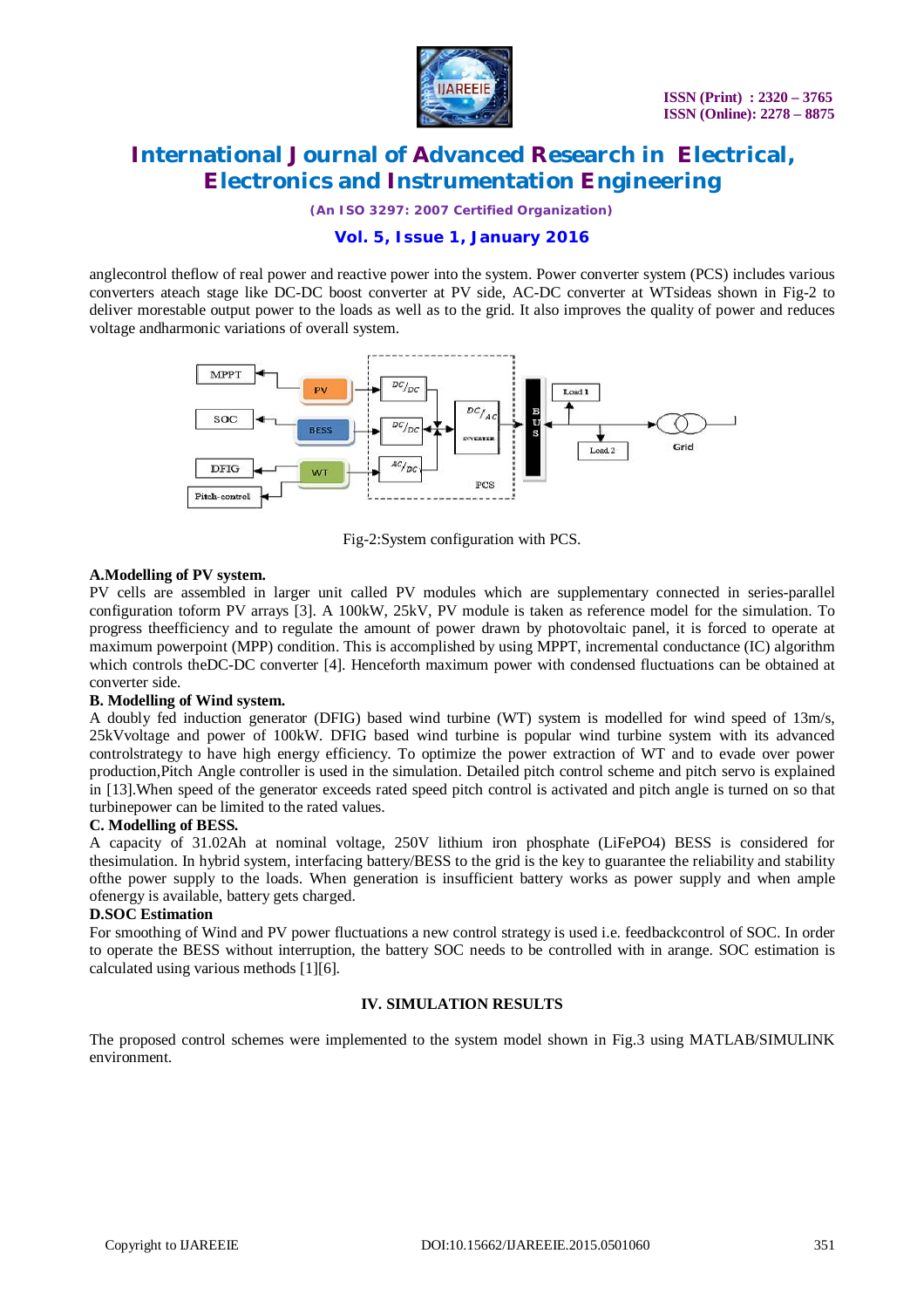

*(An ISO 3297: 2007 Certified Organization)*

**Vol. 5, Issue 1, January 2016**



Fig-4 Operating strategy of the whole system with WIND and BESS system



Fig.5 Battery Voltage  $(V_0)$ , representing fluctuation reduction.